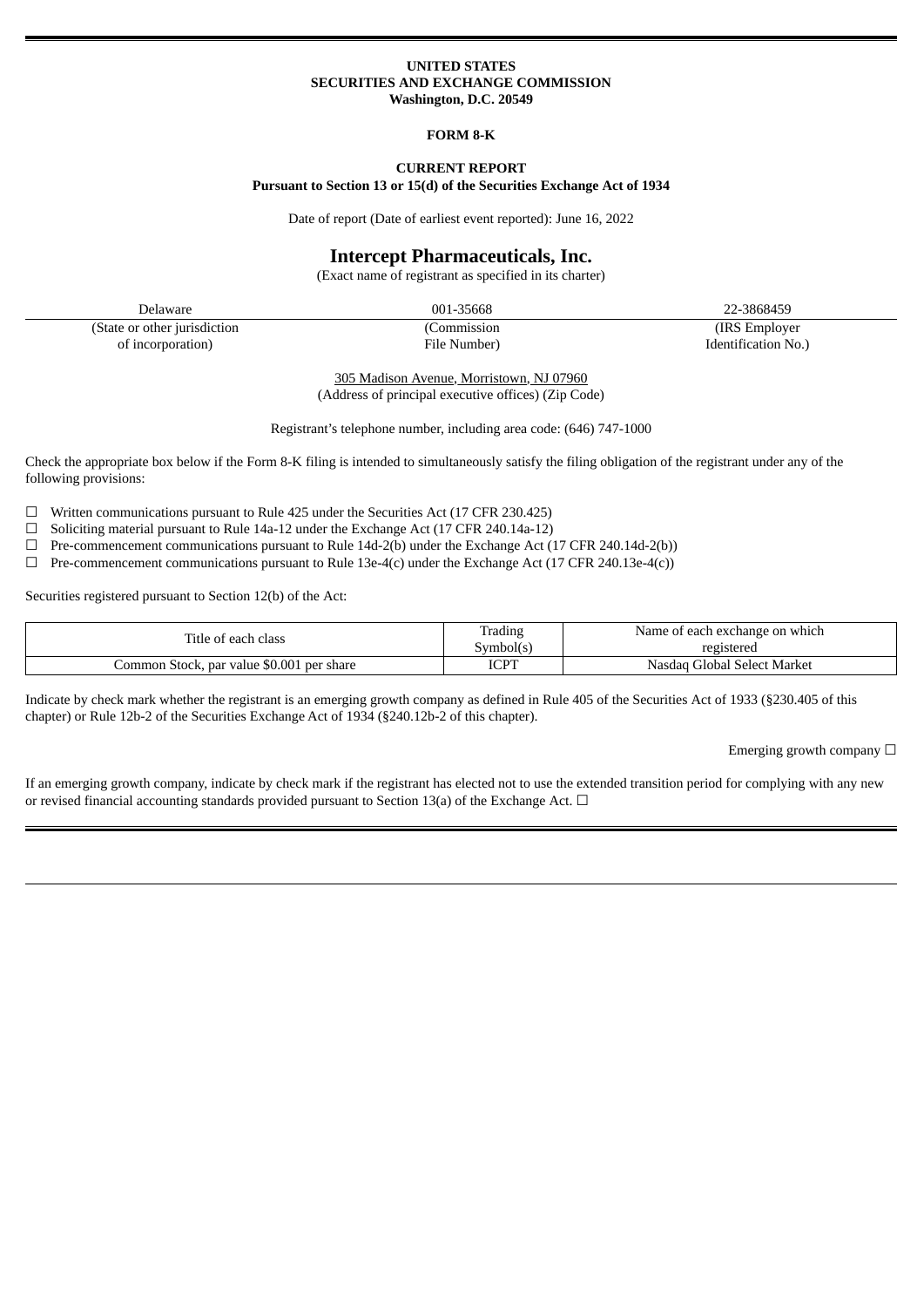### **Item 8.01 Other Events.**

On June 16, 2022, in the purported shareholder class action lawsuit captioned *Liu et al. v. Intercept Pharmaceuticals, Inc. et al.*, case number 20-3488, the United States Court of Appeals for the Second Circuit entered a summary order affirming the order of the United States District Court for the Southern District of New York dated September 9, 2020.

In March 2020, the district court had dismissed the amended class action complaint (the "Complaint") of the plaintiffs Liu et al., and on September 9, 2020, the district court denied the plaintiffs' requests for reconsideration and for leave to amend their Complaint. The plaintiffs subsequently appealed the latter order, which has now been affirmed.